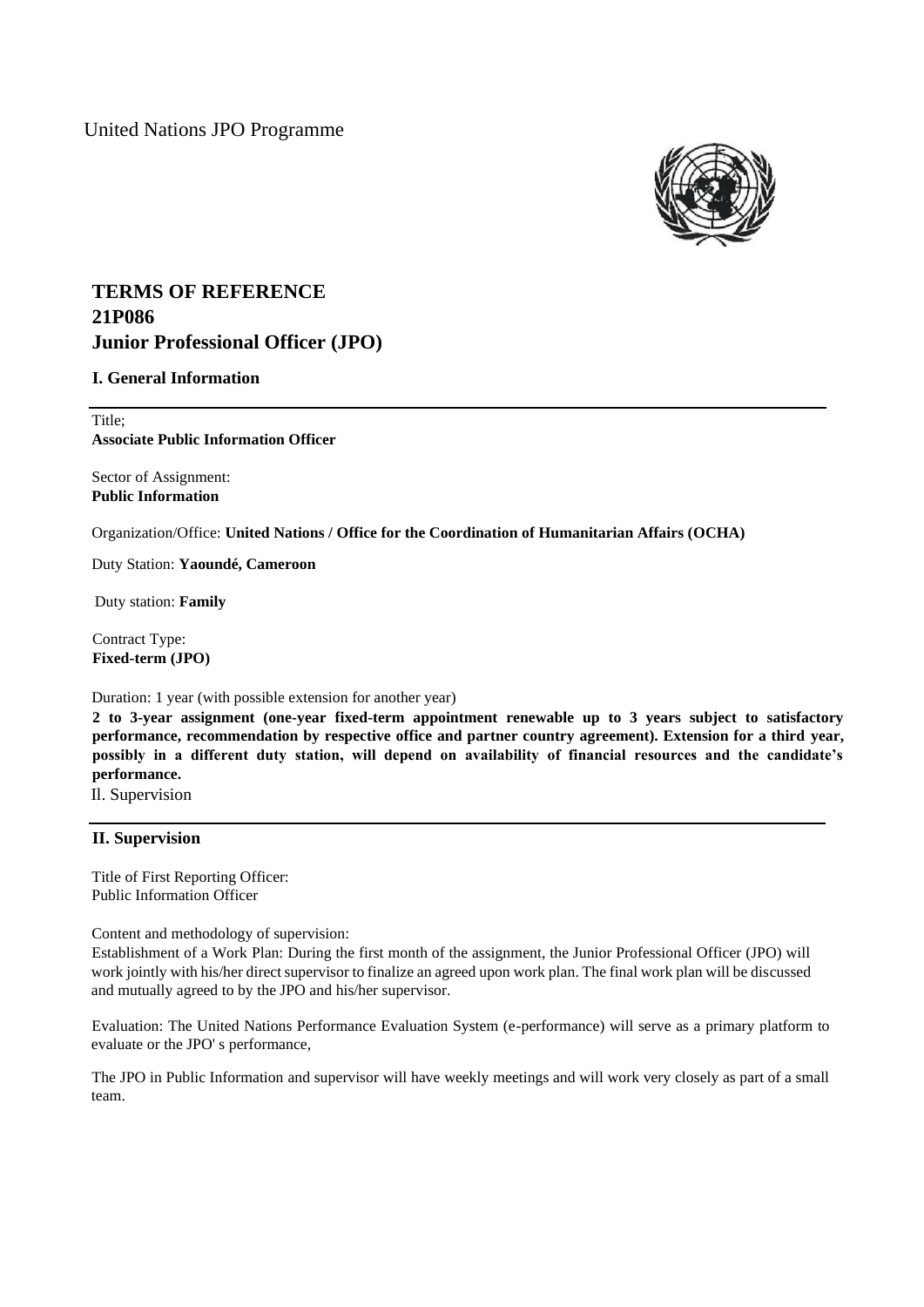## **Ill. Duties, Responsibilities and Output Expectations**

Organizational Setting and Reporting Relationships:

This position is based in the Office for the Coordination of Humanitarian Affairs (OCHA) in Yaoundé, Cameroon. The JPO in Public Information reports to the Public Information Officer.

### Responsibilities:

Within limits of delegated authority, the JPO in Public Information will be responsible for the following duties:

- \* Prepares, based on official UN documentation and other sources, print products (sitreps, bulletins and others) and monitors the production processes to ensure high quality and adherence to an overall design strategy,
- Drafts/compiles communications products for target audiences, including press releases, media packages and reports, brochures, briefings, video clips, newsletters, websites, digital content, social media, etc,
- \* Tracks, researches and analyzes communications on assigned topics/issues; gathers information from diverse sources and helps to assess news value and other potential impact, as well as to evaluate the effectiveness Of communications campaigns.
- Organizes the clearance, production and distribution of communications material; conducts photo, video and graphic research; organize strategic media of key issues, events and high-level missions.
- \* Organizes or participates in the organization of conferences, seminars, press briefings, interviews, and working groups on design policy and standards etc.; prepares briefing materials for senior officials prior to their participation in such events; drafts public statements, press releases, and op-eds; produces and disseminates media materials such as press kits and Q&As, and organize background materials.
- \* Monitors social media initiatives by other UN agencies, non-profit organizations at country level and look for opportunities to collaborate; identify new opportunities and innovative ways to continually engage supporters; monitor social media conversations of affected and host communities to inform situational analysis.
- In consultation with others, identifies and proposes communications opportunities, activities and approaches, considering the situation/topic and target audience; work with partners on advocacy initiatives to ensure coherence of coverage.
- Identifies key contacts/constituencies and opportunities for strategic partnerships to facilitate communication efforts and maintains working relationships with the same.
- \* Responds to a variety of inquiries and information requests internally and externally, prepares related correspondence
- \* Promotes and implements OCHA's campaigns and initiatives, such as the World Humanitarian Day (19 August) at the field level with local partners and media.
- \* Performs other duties as assigned

## **IV. Qualifications and Experience**

### Education

Advanced university degree (Master's degree or equivalent) preferably in communication, journalism, international relations, public administration, humanitarian affairs, or related field is required.

### Experience

A minimum of two years, preferably three years of relevant wort experience in journalism, media, communications, public information, editing, or related area is required. Humanitarian experience in the field (actual setting where a mission and/or project is being implemented) in emergency situations (complex emergency or natural disaster) is desirable.

#### Language

English and French ate the working languages of the UN Secretariat. For this position, fluency in both English and French (both oral and written) is required.

### Other skills:

- Knowledge of institutional mandates, policies, guidelines related to humanitarian affairs.  $\blacksquare$
- Working experience in developing countries.
- Experience in collecting, analyzing, evaluating and synthesizing information.
- Excellent writing skills.
- Good computer skills with generic tools as well as social media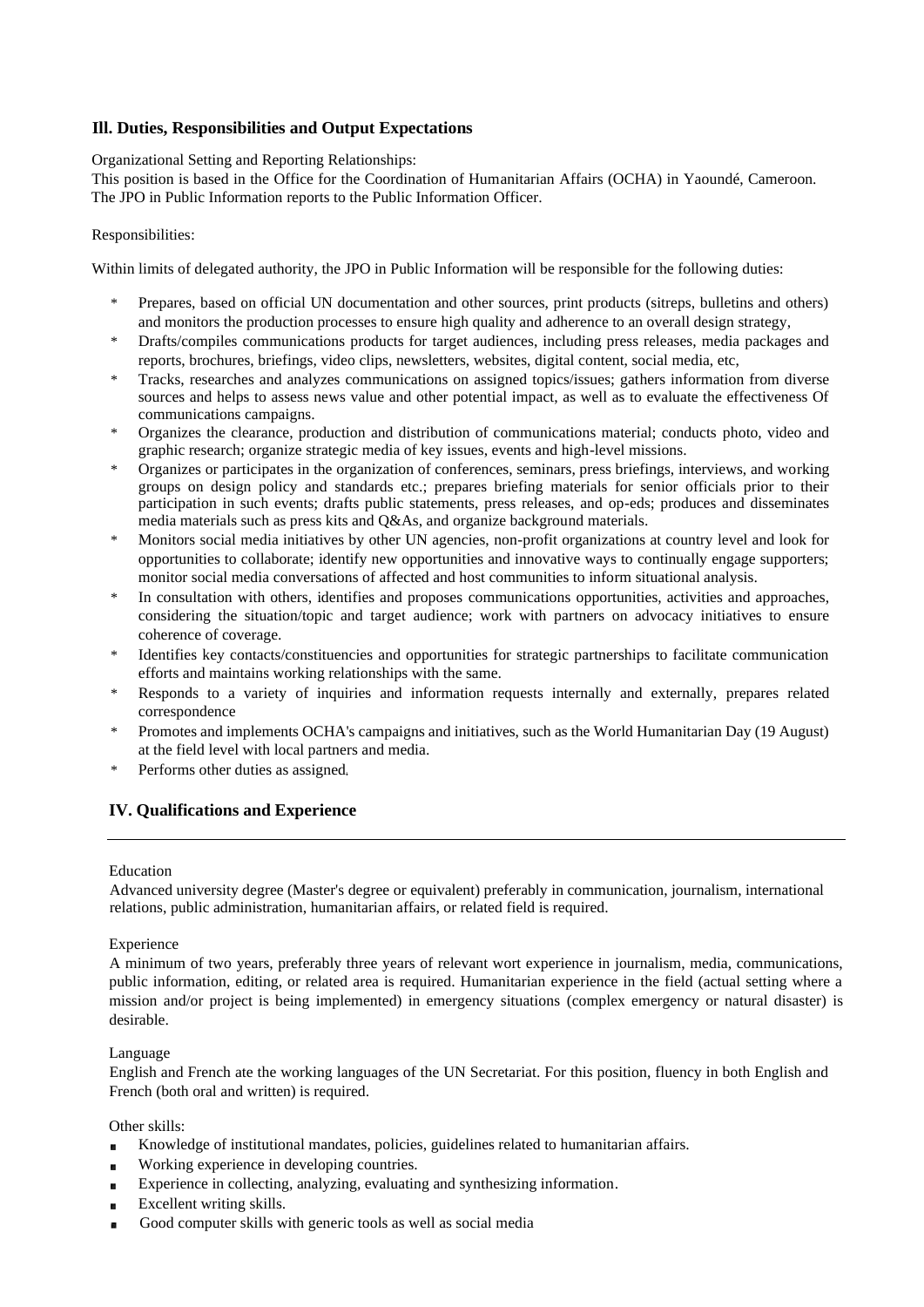### UN competencies:

Professionalism: Knowledge of information management and record keeping in electronic media. Ability to provide maintenance and disposition of records, including appraisal and migration management; records preservation and description; and research practices. Shows pride in work and in achievements; demonstrates professional competence and mastery of subject matter, is conscientious and efficient in meeting commitments, observing deadlines and achieving results; is motivated by professional rather than personal concerns; Shows persistence when faced with difficult problems or challenges; remains calm in stressful situations. Takes responsibility for incorporating gender perspectives and ensuring the equal participation of women and men in all areas of work.

Communication: Speaks and writes clearly and effectively; listens to others, correctly interprets messages from others and responds appropriately; asks questions to clarify, and exhibits interest in having two-way communication; tailors language, tone, style and format to match audience; demonstrates openness in sharing information and keeping people informed.

Teamwork: Works collaboratively with colleagues to achieve organizational goals; solicits input by genuinely valuing others' ideas and expertise; is willing to learn from others; places team agenda before personal agenda; supports and acts in accordance with final group decision, even when such decisions may not entirely reflect own position; credit for team accomplishments and accepts joint responsibility for team shortcomings.

Creativity: Actively seeks to improve programmes or services; offers new and different options to solve problems or meet client needs; promotes and persuades others to consider new ideas; takes calculated risks on new and unusual ideas; thinks "outside the box"• takes an interest in new ideas and new ways of doing things; is not bound by current thinking or traditional approaches.

Technological Awareness: Keeps abreast of available technology; understands applicability and limitation of technology to the work of the office; actively seeks to apply technology to appropriate tasks; shows willingness to learn new technology.

## **Workforce Diversity**

The United Nations believes that an inclusive culture attracts the best talent and encourages all qualified applicants, regardless of gender, disability, sexual orientation. cultural or religious backgrounds, to apply.

## **V. Learning Elements**

On completion of the assignment, the JPO will have developed the core capacities of a Public Information Officer (PIO) focusing on humanitarian issues:

- Excellent understanding of public information tools and priorities in the context of humanitarian assistance.
- God understanding of principled humanitarian action
- Ability to work with different organizations in a multicultural context.
- Ability to work under pressure and deliver under tight deadlines
- Ability to draft different kind of communication products.

## **VI. Background Information**

OCHA Cameroon's capital office is based in Yaoundé. There are two sub-offices in the North-West and South-West regions, one in Buea and one in Bamenda, and a third sub-office in Maroua, in the Far North region where there is as well an antenna in Kousseri, reporting to the Maroua sub-office.

There are 18 OCHA staff members working in OCHA's capital office in Yaoundé where the JPO will be based, eight of them international and the rest Cameroonian colleagues. The Yaoundé office is led by a Head of Office, and has the following sections: administration, coordination, information management and public information. The JPO will work